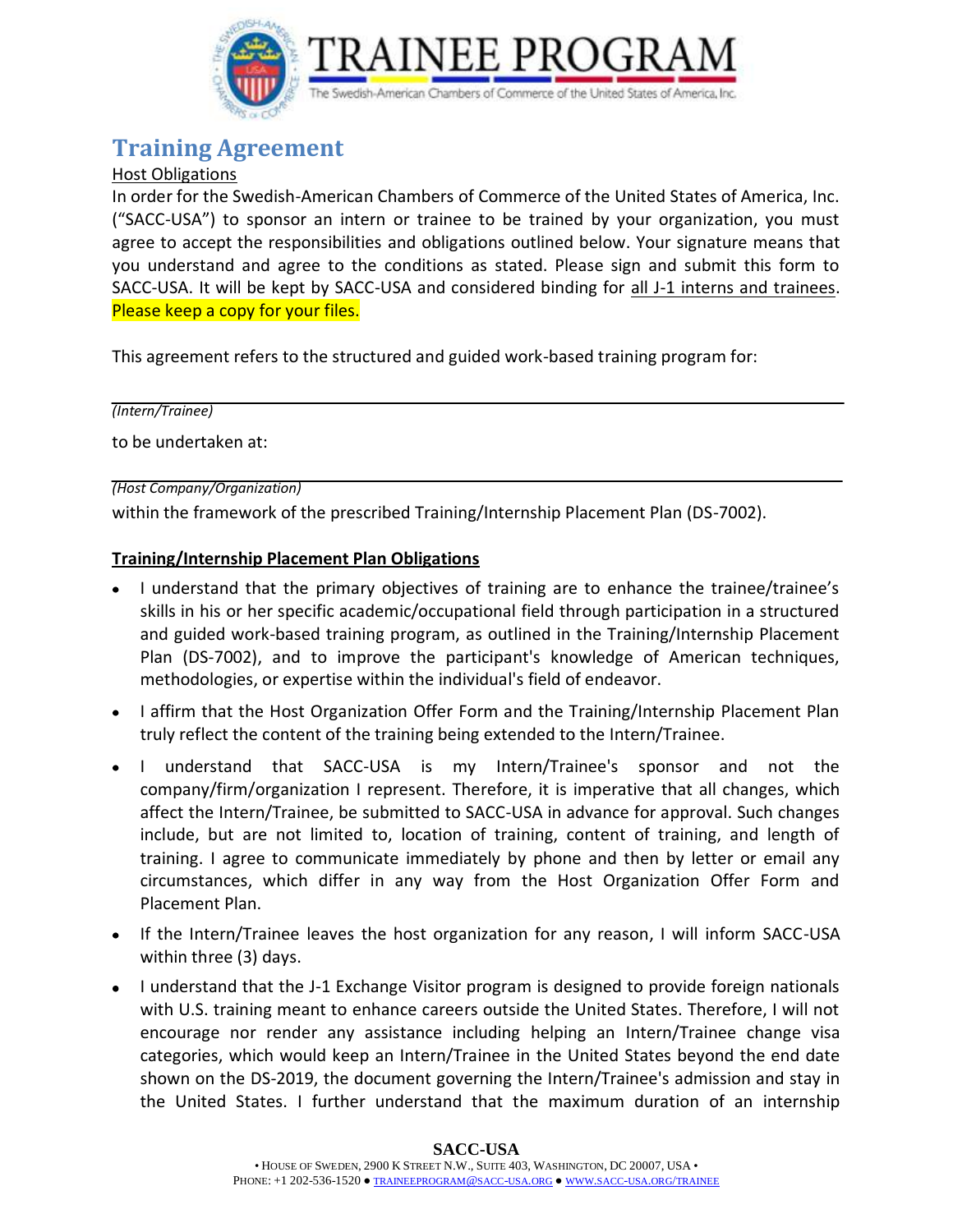

program (category Intern) is 12 months and the maximum duration of a traineeship program (category Trainee) is 18 months.

- I agree to respond to any requests by SACC-USA concerning my company's Intern/Trainee in a timely manner and complete and follow through on any paperwork required by SACC-USA.
- I understand that SACC-USA has the right to withdraw sponsorship from any Intern/Trainee whose host company does not comply with the SACC-USA Trainee Program, compelling that Intern/Trainee to leave the country, and to deny all future applications from that host company. There will be no refund of administrative fee if sponsorship is withdrawn.
- I certify that: sufficient physical plant, equipment, and trained personnel will be dedicated to providing the specified training; the training program is not designed to recruit and train aliens for employment in the United States; and the trainee will not displace a full-time or part-time employee of the business.
- I agree to closely supervise my Intern/Trainee by means of regular meetings and progress reports.
- I will submit to SACC-USA a mid-term and a final evaluation of my Intern/Trainee's progress and development. Evaluation forms are available for online submission on the SACC-USA Trainee Program website.

#### **Medical Insurance Obligations**

• I understand that all Interns/Trainees must be covered by health and accident insurance, at minimum level or better as determined by the Federal Regulations concerning the J-1 Exchange Visitor visa, during the entire length of their training. Coverage limits set by U.S. Federal Regulations are as follows:

| Medical and Accident: | \$100,000 per illness/accident |
|-----------------------|--------------------------------|
| Medical Evacuation:   | \$50,000                       |
| Repatriation:         | \$25,000                       |

I understand that it is the Intern/Trainee's responsibility to have this coverage maintained at all times during the Intern/Trainee's sponsorship in the United States on the J-1 Visa.

My signature indicates that I understand and agree to the conditions above. I realize that if I do not fulfill my obligations and responsibilities as stated, SACC-USA will discontinue its sponsorship of my company/firm/organization's Intern(s)/Trainee(s).

Name: Title: Signature:  $\begin{array}{ccc} \text{Signature:} & \text{Of} & \text{Of} \end{array}$